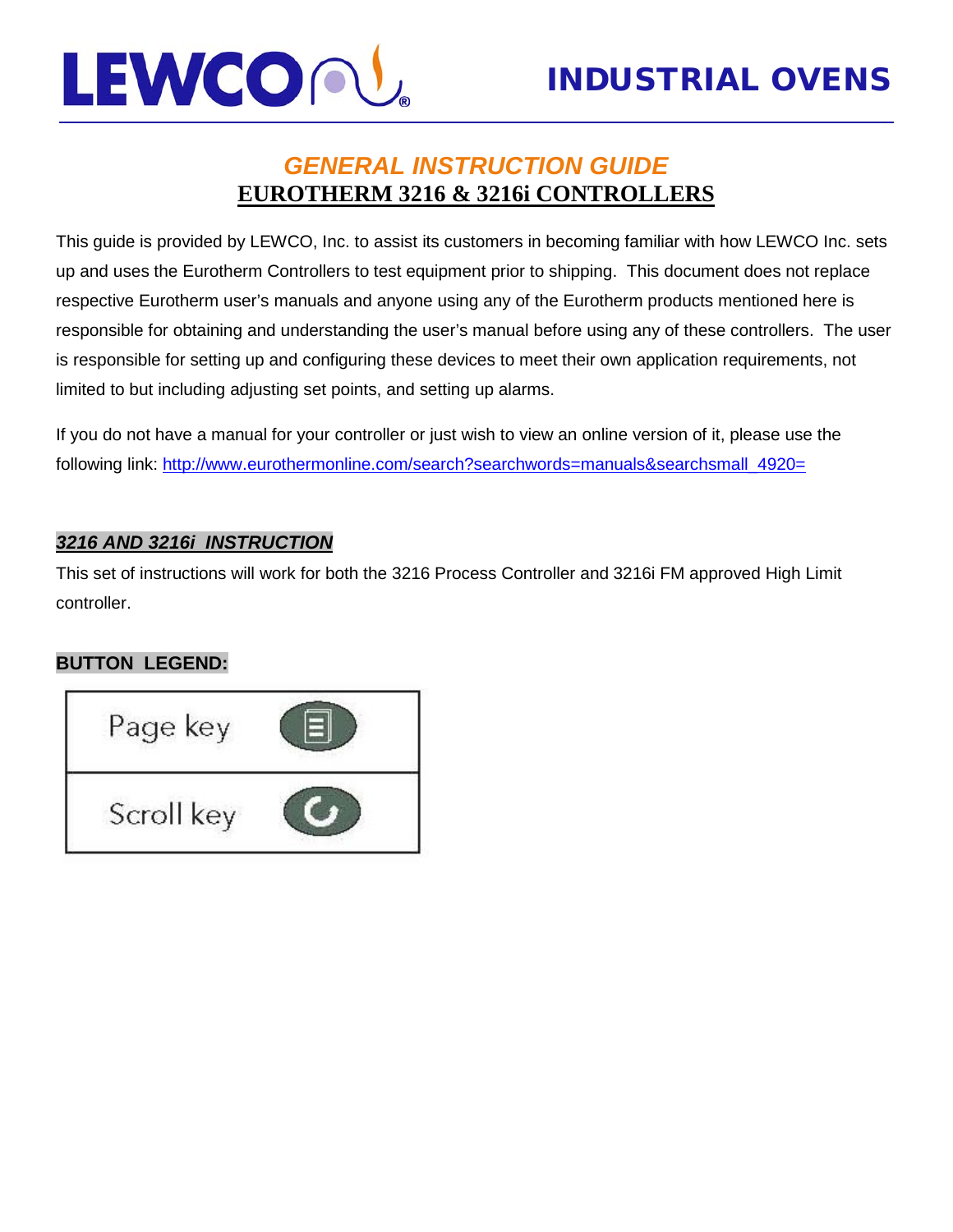

### • **TO CHANGE ENGINEERING UNITS (°F TO** °**C**)**:**

- Press and hold the **PAGE** button until **LEv1** shows in the upper display and **GOTO** shows in the lower display. Select access level will scroll through the lower display.
- Press the **UP** and **DOWN** arrows and change **LEv1** to **LEv2**
- The word **CODE** will be shown in the lower display and a **"0"** will be shown in the upper display
- Press the **UP** and **DOWN** arrows and change the **"0"** to a **"2"**
- Press the **SCROLL** button until **UNITS** is shown in the lower display and the current units are shown in the upper display
- Press the **UP** and **DOWN** arrows and change to desired units **°F**

### • **TO CHANGE THERMOCOUPLE TYPE:**

- Press and hold the **PAGE** button until **LEv3** shows in the upper display and **GOTO** shows in the lower display. Release the **PAGE** button.
- The word **CODE** will be shown in the lower display and a **"0"** will be shown in the upper display
- Press the **UP** and **DOWN** arrows and change the **"0"** to a **"3"**
- Press the **PAGE** button until **INPUT** is shown in the lower display.
- Press the **SCROLL** button until **IN.TYP** is shown in the lower display and the current type is shown in the upper display **(J.TC)**
- Press the **UP** and **DOWN** arrows and change to desired units type
- Press the **SCROLL** button to save
- Press and hold the **PAGE** button again and until **CONF** is in the upper display and **GOTO** is in the lower display
- Press the **UP** and **DOWN** arrows and change **LEv3** to **LEv1**
- □ Controller will cycle power and automatically restart.

#### *3216 INSTRUCTION*

The 3216 Process Controller is a 1/16-DIN highly precise temperature controller.

#### • **OPERATION:**

Provides simple and precise temperature control

#### • **TO CHANGE SET POINT:**

Press the **UP** and **DOWN** arrows until desired set point is reached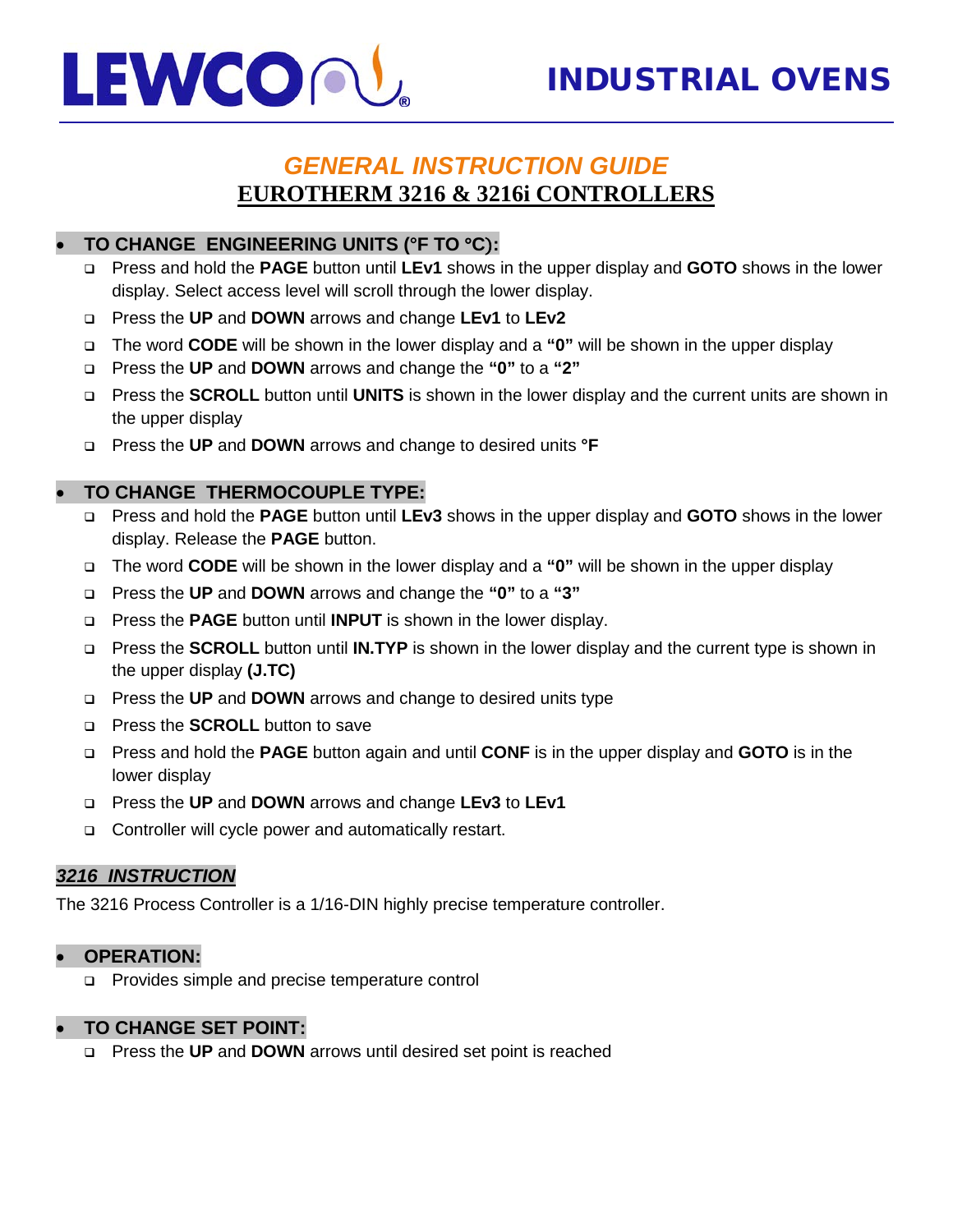

### • **TO CHANGE THE TEMPERATURE RANGE:**

*NOTE: The range high value RNG.H should never be set higher than the maximum temperature of the oven/drum cabinet. Doing so may cause damage to the unit. Customer assumes responsibility for any damages caused by changing the range high limit.*

- Press and hold the **PAGE** (1st on the left) button until **Lev3** shows in the upper display and **GOTO** shows in the lower display.
- Press the **UP** and **DOWN** arrows and change **Lev3** to **conf**
- The word **CODE** will be shown in the lower display and a **"0"** will be shown in the upper display
- Press the **UP** and **DOWN** arrows and change the **"0"** to a **"4"**
- Press the **PAGE** button until **INPUT** is shown in the lower display
- Press the **SCROLL** button until **RNG.H** is shown in the lower display and the current maximum temperature is shown in the upper display
- Press the **UP** and **DOWN** arrows and change the value to the desired temperature range
- Press the **PAGE** button unit **sp** is shown in the lower display
- Press the **SCROLL** button until **sp.hi** is shown in the lower display and the current maximum temperature is shown in the upper display
- Press the **UP** and **DOWN** arrows and change the value to the desired set point range
- Press and hold the **PAGE** button until **conf** shows in the upper display and **GOTO** shows in the lower display
- Press the **UP** and **DOWN** arrows and change **conf** to **LEV1**
- Controller will cycle power and automatically restart

*NOTE: This procedure can be repeated to change the low range rng.L and low set point sp.lo*

• *This high and low range will determine the maximum and minimum temperature set point of the unit.*

### • **TO VIEW THE WORKING OUTPUT:**

- Press the **SCROLL** ( 2nd from the left) button
- Press the **UP** and **DOWN** arrows value will show between **0-100%** *NOTE: If heat output is on OP1 or OP2 will show in the upper left hand corner of the controller*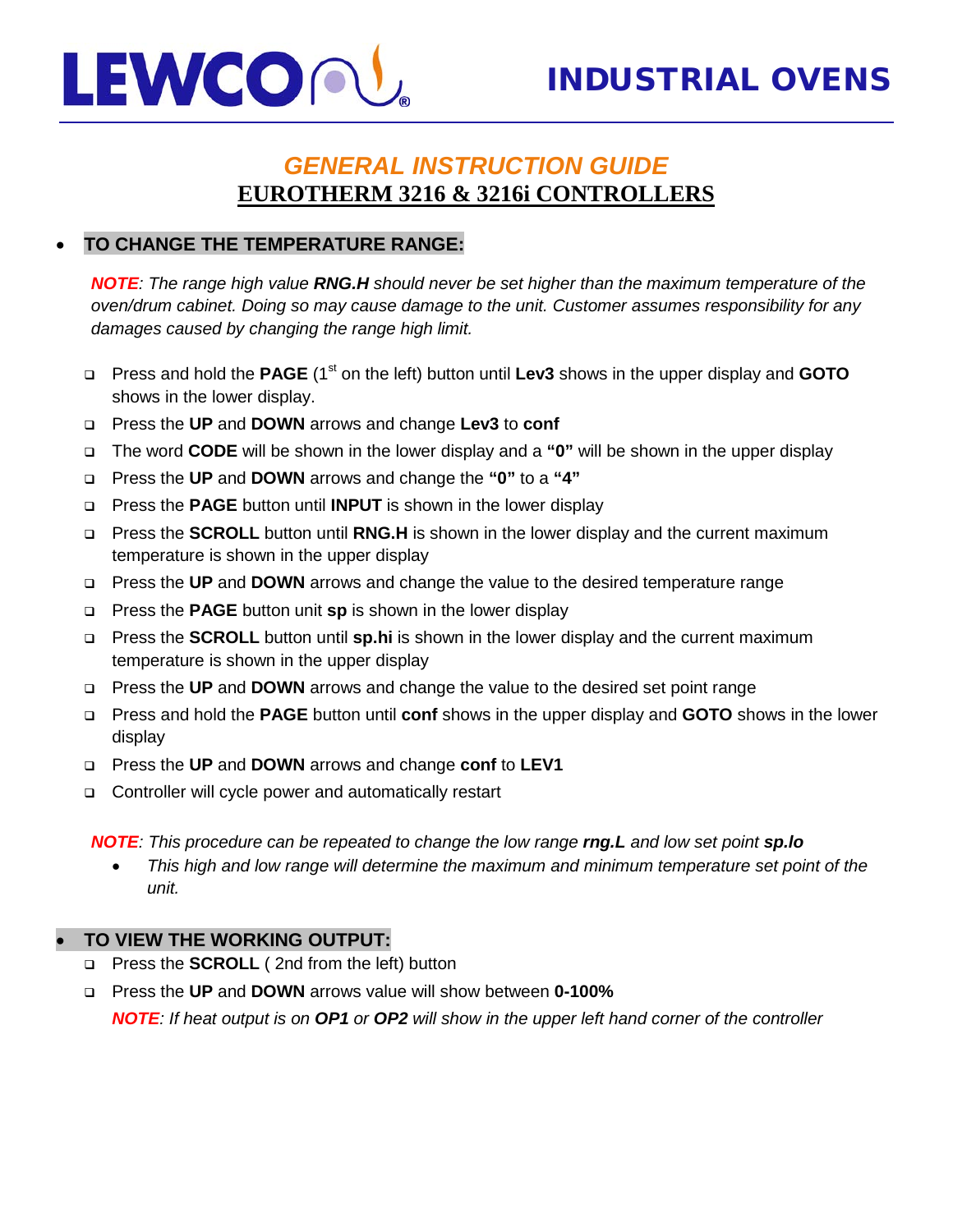

### • **TO AUTOTUNE THE CONTROLLER:**

- □ Press and hold the **PAGE** (1<sup>st</sup> on the left) button until LEv1 shows in the upper display and **GOTO** shows in the lower display. Select access level will scroll through the lower display.
- Press the **UP** and **DOWN** arrows and change **LEv1** to **LEv2**
- The word **CODE** will be shown in the lower display and a **"0"** will be shown in the upper display
- Press the **UP** and **DOWN** arrows and change the **"0"** to a **"2"**
- Press the **SCROLL** button until **A.TUNE** is shown in the lower display and **OFF** is shown in the upper display
- Press the **UP** and **DOWN** arrows and change the **OFF** to **ON**

*NOTE: When Autotune is running TUNE will flash in the upper display. When this stops flashing the Autotune is complete.* 

### *3216i INSTRUCTION*

The 3216i is a 1/16-DIN FM approved alarm indicator with one FM Approved form C relay output. Terminals AA, AB, and AC are dedicated to this Alarm.

#### • **OPERATION:**

□ If an alarm set point is exceeded or a sensor failure occurs, the alarm relay will change state. Once the sensor fault and PV return to a safe state and have been acknowledged the relay will return to their original state.

### • **TO ACKNOWLEDGE / RESET THE ALARM RELAY:**

 The alarm relay is FM approved and must be manually acknowledged. Once the process variable has returned to a safe value and the alarm is acknowledged the relays will automatically reset. The alarm can be acknowledged by pressing the **PAGE** and **SCROLL** buttons at the same time.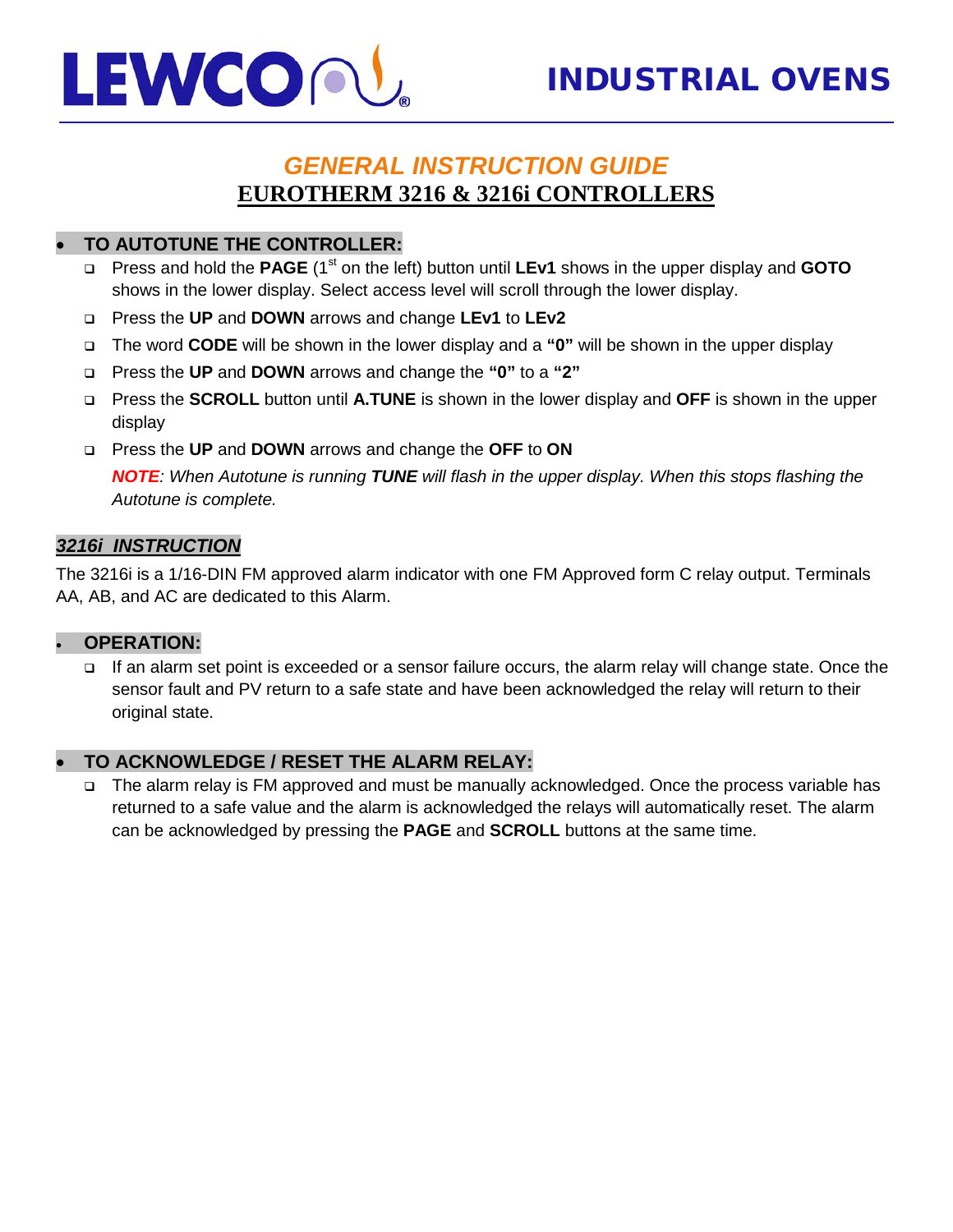

### • **TO CHANGE THE TEMPERATURE RANGE:**

*NOTE: The range high value RNG.H should never be set higher than the maximum temperature of the oven/drum cabinet. Doing so may cause damage to the unit. Customer assumes responsibility for any damages caused by changing the range high limit.*

- Press and hold the **PAGE** (1st on the left) button until **Lev3** shows in the upper display and **GOTO** shows in the lower display.
- Press the **UP** and **DOWN** arrows and change **Lev3** to **conf**
- The word **CODE** will be shown in the lower display and a **"0"** will be shown in the upper display
- Press the **UP** and **DOWN** arrows and change the **"0"** to a **"4"**
- Press the **PAGE** button until **INPUT** is shown in the lower display
- Press the **SCROLL** button until **RNG.H** is shown in the lower display and the current maximum temperature is shown in the upper display
- Press the **UP** and **DOWN** arrows and change the value to the desired temperature range
- Press and hold the **PAGE** button until **conf** shows in the upper display and **GOTO** shows in the lower display
- Press the **UP** and **DOWN** arrows and change **conf** to **LEV1**
- □ Controller will cycle power and automatically restart

#### • **TO CHANGE ALARM SET POINTS:**

- Press the **SCROLL** button. The display will show the current set point in the upper display and **A1.HI** in the lower display
- Press the **UP** and **DOWN** arrows until desired set point is reached
- **Press the PAGE** button to exit

*NOTE: Set Limit Controller Set Point at 20 degrees F. over maximum operating temperature.*

- *Electric Drum Heating Cabinets: 300*° *F + 20*° *F = 320*° *F.*
- *Steam Drum Heating Cabinets: 300*° *F + 20*° *F = 320*° *F.*
- *High Humidity Drum Heating Cabinets: 190*° *F + 20*° *F = 210*° *F.*